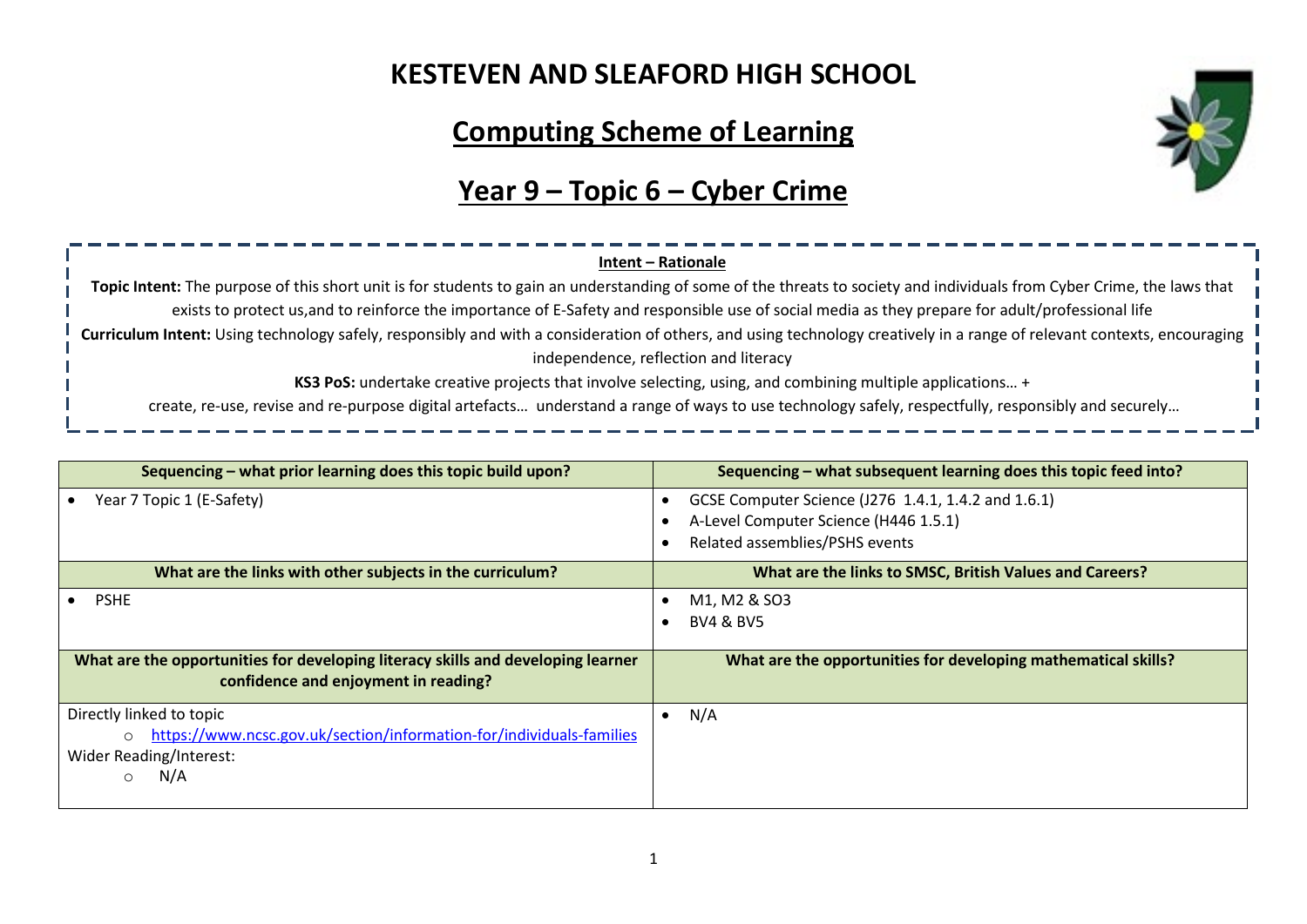#### **KESTEVEN AND SLEAFORD HIGH SCHOOL**

# **Computing Scheme of Learning**

# **Year 9 – Topic 6 – Cyber Crime**

#### **Intent – Concepts**